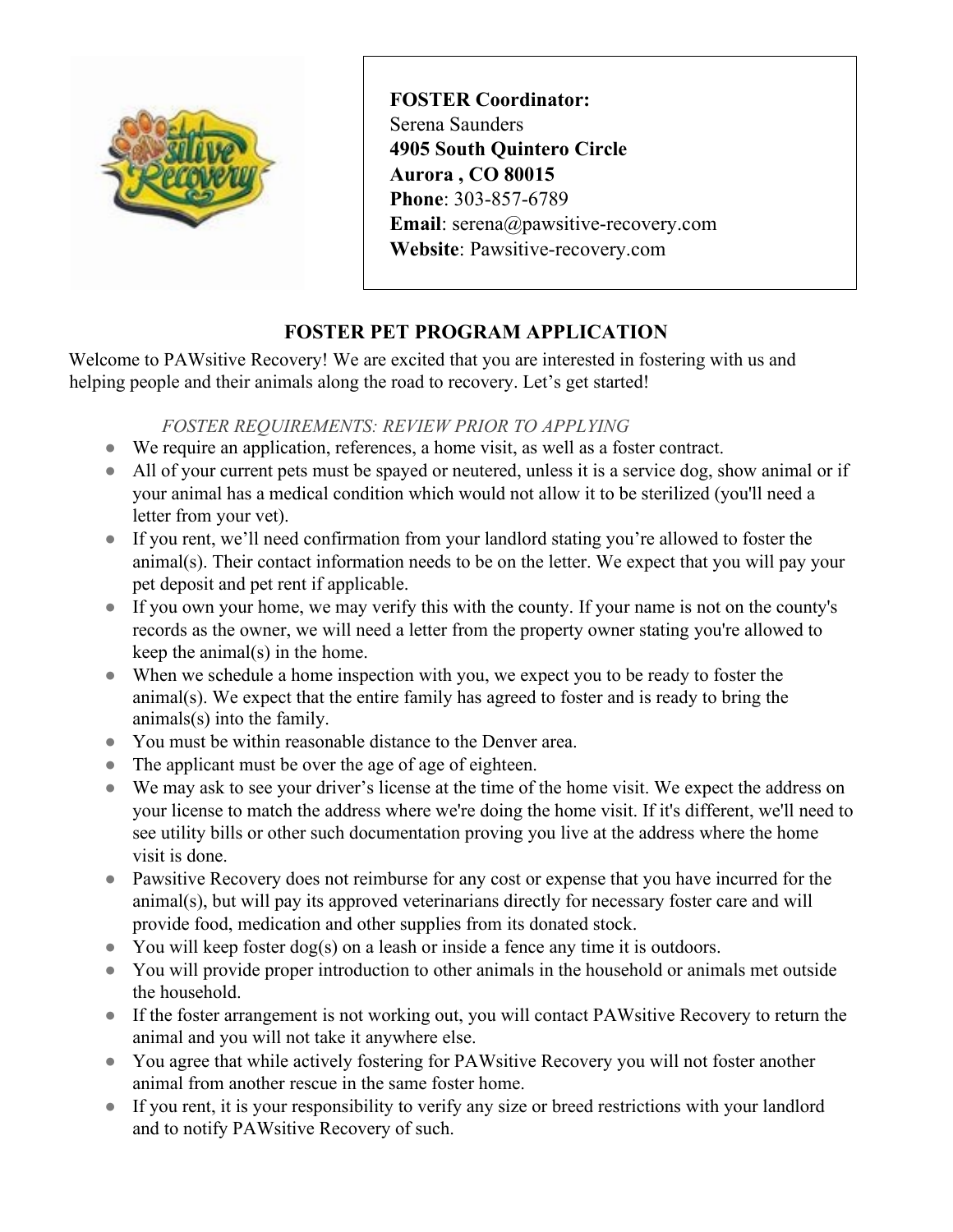- You are responsible for verifying city, county or state laws regarding the keeping of cats and dogs, including the legal number of cats/dogs allowed, licensing requirements and whether certain breeds of dog are banned or restricted in your community and to notify PAWsitive Recovery of these requirements or restrictions.
- We reserve the right to deny any foster application without providing a reason.

|                                                   | Zip Code: Phone: Email: Email:                                                        |
|---------------------------------------------------|---------------------------------------------------------------------------------------|
|                                                   | Emergency Contact: Phone: Phone:                                                      |
|                                                   | Have you ever applied to foster with PAW sitive Recovery? Yes No                      |
|                                                   |                                                                                       |
|                                                   |                                                                                       |
|                                                   | Are you willing to let us do a home check prior to accepting you as a Foster?* Yes No |
| Do you have previous fostering experience? Yes No |                                                                                       |
|                                                   | If yes, when and with what group?                                                     |
|                                                   | Do you currently have other pets in your home?* Yes No If                             |
| yes, list the type, breed and age of each pet:    |                                                                                       |

|   | Type | <b>Breed</b> | Age |
|---|------|--------------|-----|
|   |      |              |     |
| ∸ |      |              |     |
| - |      |              |     |

*\*Regardless of any local ordinances regarding the number of allowable pets, the Department of Agriculture will allow no more than eight dogs or cats to be housed in any foster home at any time. A female dog with puppies under 8 weeks of age or a queen with kittens under 8 weeks of age will be considered one adult. This limitation of eight cats or dogs includes the Foster's owned pets as well as foster pets.* 

Are your pets spayed or neutered? Yes No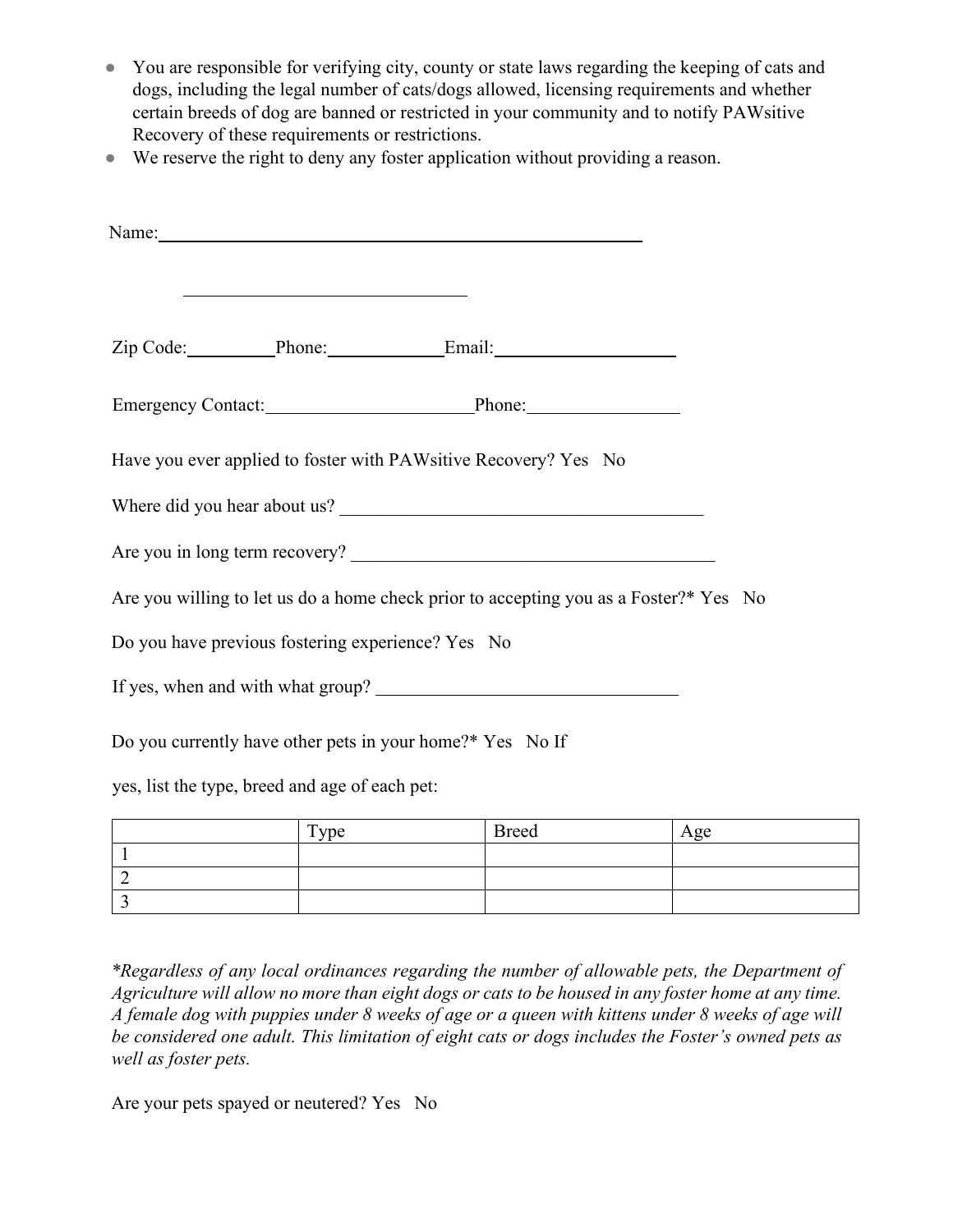Are your pets current on their vaccinations? Yes No

Do any of your current pets have any behavioral issues? Yes No

If yes, please explain:

Do any of your current pets have any illnesses? Yes No

If yes, please explain:

If you do not have any current pets in your home, have you had pets in the past? Yes No

If yes, please explain why they are no longer in your home

Are there children living in your home? Yes No

Does any member of your household have an allergy to dogs/cats? Yes No If yes, to which species and how are allergies managed? Do you Own Rent House Apartment

\**If renting, it is your responsibility to verify authorization and breed/size restrictions with your landlord prior to fostering our rescue pets. In addition, the Department of Agriculture requires fosters to state they understand and agree to adhere to all relevant zoning and animal control codes and ordinances, whether local, county or state, so it is your responsibility to verify the same prior to becoming a foster.* 

Describe the activities participated in by those in your household and describe which activities the dog will participate in with you (e.g. lifestyle, hobbies, sports, traveling)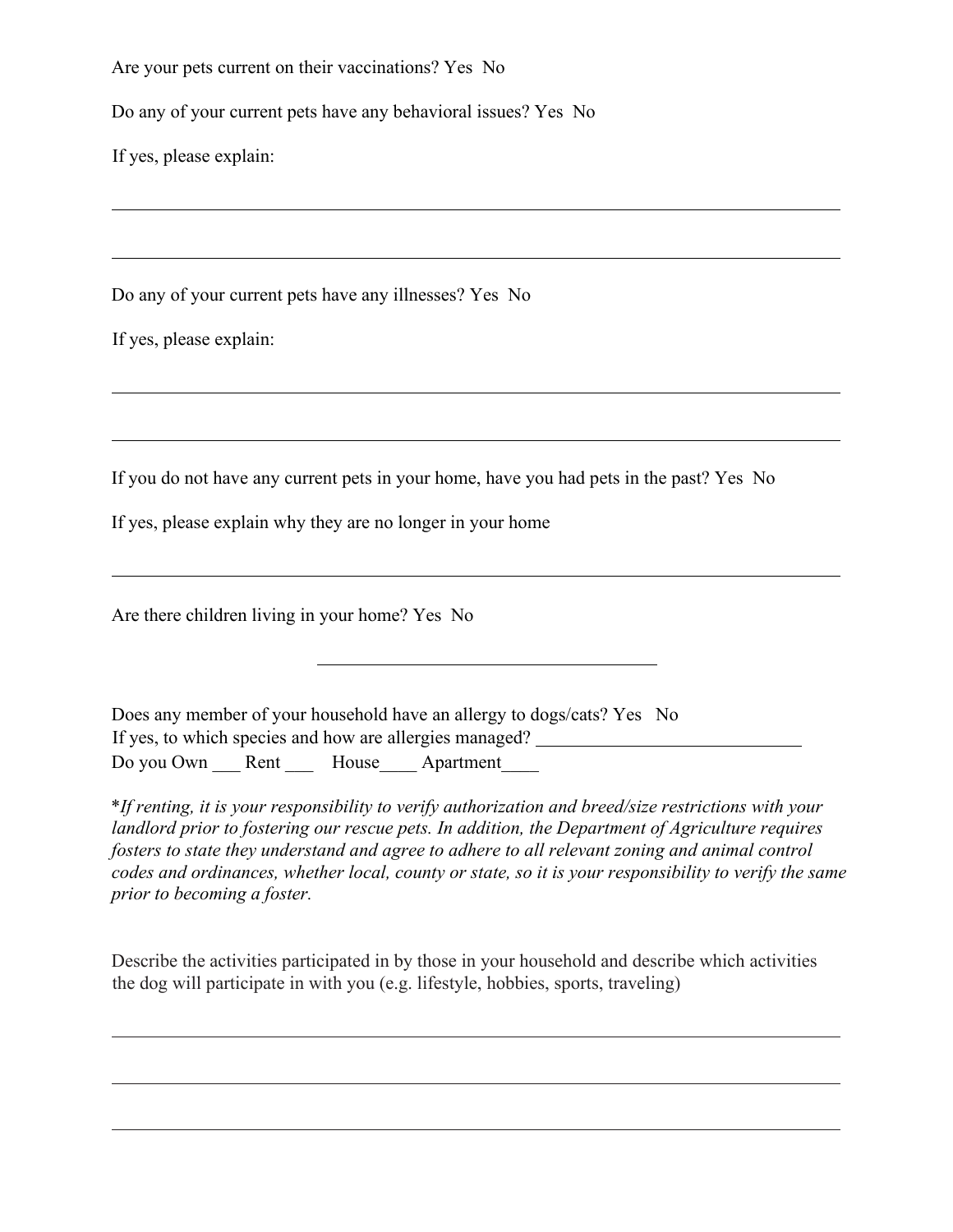| How often are you away from home overnight? What arrangements will you make to take care of |  |  |
|---------------------------------------------------------------------------------------------|--|--|
| your foster pet when you will be away?                                                      |  |  |

| If the fostering a dog, and the dog will be let outside:                                                                                                                                             |                |
|------------------------------------------------------------------------------------------------------------------------------------------------------------------------------------------------------|----------------|
| Do you have a completely fenced yard? Yes No                                                                                                                                                         |                |
|                                                                                                                                                                                                      |                |
|                                                                                                                                                                                                      |                |
| Is there any wildlife in your area that could pose a risk to a pet outside? Yes No If<br>yes, please explain:                                                                                        |                |
| and the control of the control of the control of the control of the control of the control of the control of the<br>,我们也不会有什么。""我们的人,我们也不会有什么?""我们的人,我们也不会有什么?""我们的人,我们也不会有什么?""我们的人,我们也不会有什么?""我们的人 |                |
| Do you have a dog/cat door leading outside? Yes No<br>If yes, is there a way to shut the door to keep pets from going inside/outside? Yes                                                            | N <sub>o</sub> |
|                                                                                                                                                                                                      |                |
| Where will the animal sleep?<br><u> 1980 - Andrea Station Barbara, politik eta politik eta politik eta politik eta politik eta politik eta politi</u>                                                |                |
| Will the pet spend any time in the garage? Yes<br>No If yes, please explain:                                                                                                                         |                |
| Do you have or can you provide your own kennel? Yes No                                                                                                                                               |                |
| How long will the foster $pet(s)$ be left alone?                                                                                                                                                     |                |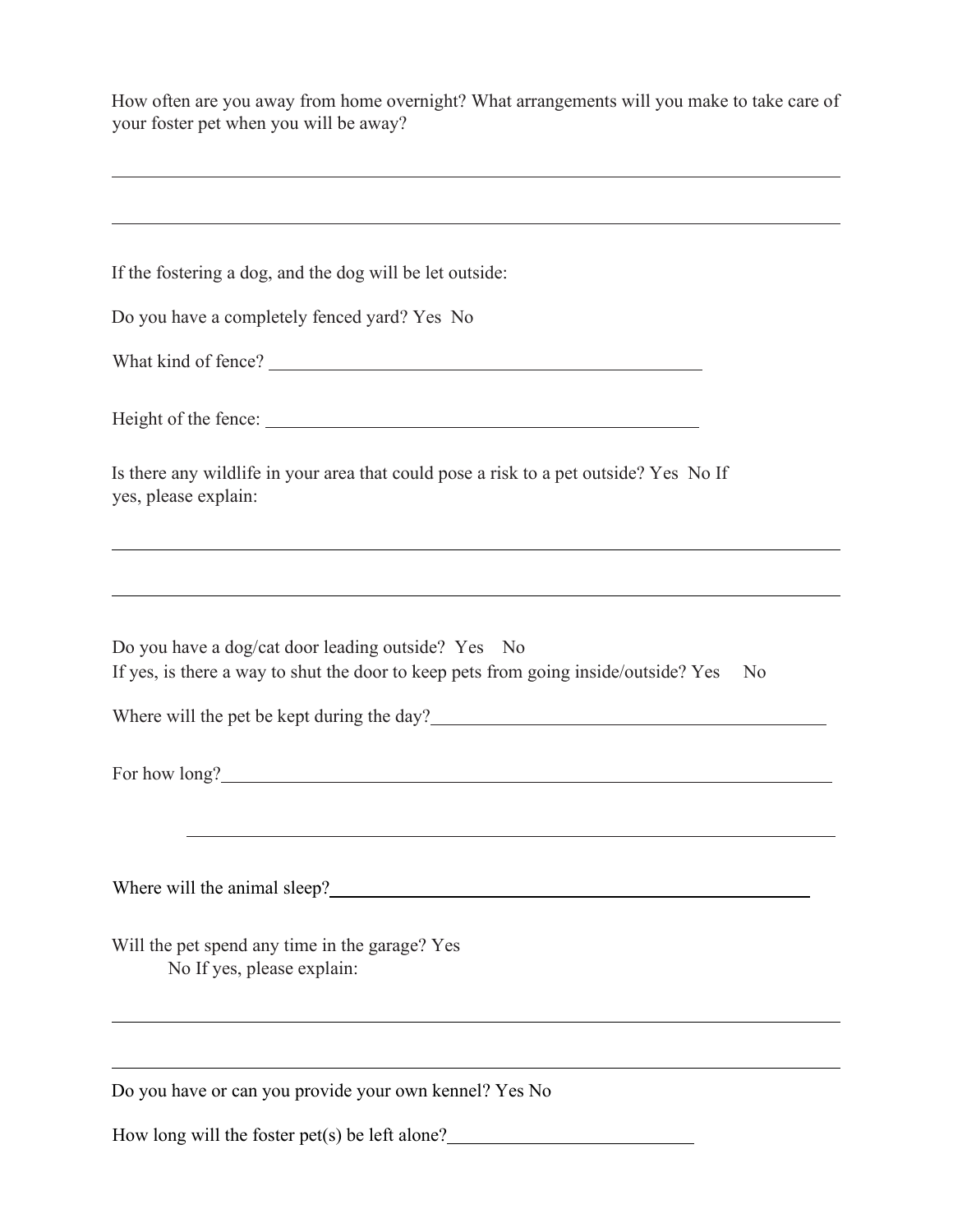Where will you keep the foster pet(s) when you are not home?

What type of exercise will you provide for the foster pet(s)?

Are you willing to administer medication if needed and keep a record\*? Yes No

*\*The Department of Agriculture requires treatment records be kept on all pet animals that receive any medications or immunizations used in the treatment of prevention of illness, or the treatment of injury, while in the care of a foster. These records must include the identification of the pet receiving medical treatment, signs of illness, reason for treatment, or veterinary diagnosis, the name of the medication or immunization used, the amount of medication used and the time and date on which the medication or immunization was administered.* 

Are you able to accommodate animals with special nutritional needs? Yes No

If medical attention is necessary, are you willing to transport the foster pet for veterinarian visits? Yes No

Are you willing to only use veterinarians approved by PAWsitive Recovery? Yes No

| Who is your veterinarian? |  |
|---------------------------|--|
| City/state                |  |

Do you give us permission to speak to your veterinarian about this application? Yes No

Do you work with other animal professionals? (Trainer, pet-sitter, behaviorist) Yes No

Do you give us permission to speak to these professionals about this application? Yes No If no, please explain:

| <b>Professional #1:</b> |  |
|-------------------------|--|
| Name:                   |  |
| Occupation City/state   |  |
|                         |  |
| <b>Professional #2:</b> |  |
|                         |  |
| Occupation________      |  |
|                         |  |
| Phone                   |  |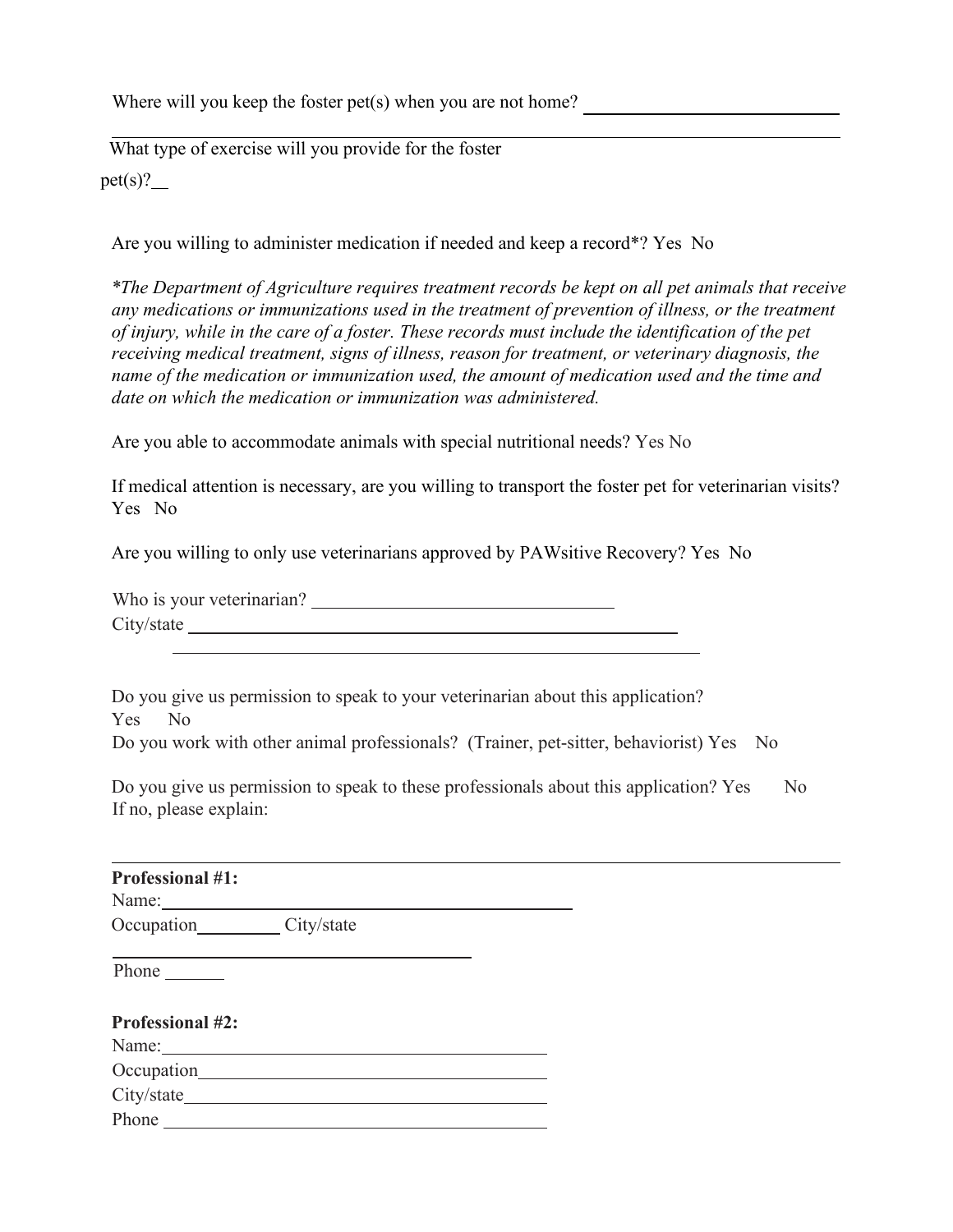Please provide two personal references:

| Name<br>Address   | Email        |                |  |
|-------------------|--------------|----------------|--|
| City              | <b>State</b> | Zip            |  |
| Home Phone (      | Cell Phone ( | Work Phone ()- |  |
| Name<br>Address   | Email        |                |  |
| City              | <b>State</b> | Zip            |  |
| Home Phone (      | Cell Phone ( | Work Phone (   |  |
| Special Concerns: |              |                |  |

Do you think we should know anything else about you or the home you can provide for a foster pet?

I affirm that the information provided is true and accurate to the best of my knowledge and belief.

I understand that any misrepresentation may be grounds for terminating me from the foster program if this application is accepted and any animal fostered pursuant to this application must be immediately returned to the PAWsitive Recovery. I understand that my application may be denied for any reason or no reason.

I understand that all foster pets are owned by PAWsitive Recovery and in no way will I have any legal entitlement to any foster pet.

If completing this agreement online, I understand that by typing my name below, my typed name will serve as my electronic signature:

Foster: (print name)

(sign): \_\_\_\_\_\_\_\_\_\_\_\_\_\_\_\_\_\_\_\_\_\_\_\_\_\_\_\_\_\_\_\_\_\_\_\_\_\_\_\_\_\_\_\_\_\_Date: \_\_\_\_\_\_\_\_\_\_\_\_\_\_\_

Home check completed, Foster Application approved, Foster Agreement signed: PAWsitive Recovery: (print name)

 $(gign):$  Date: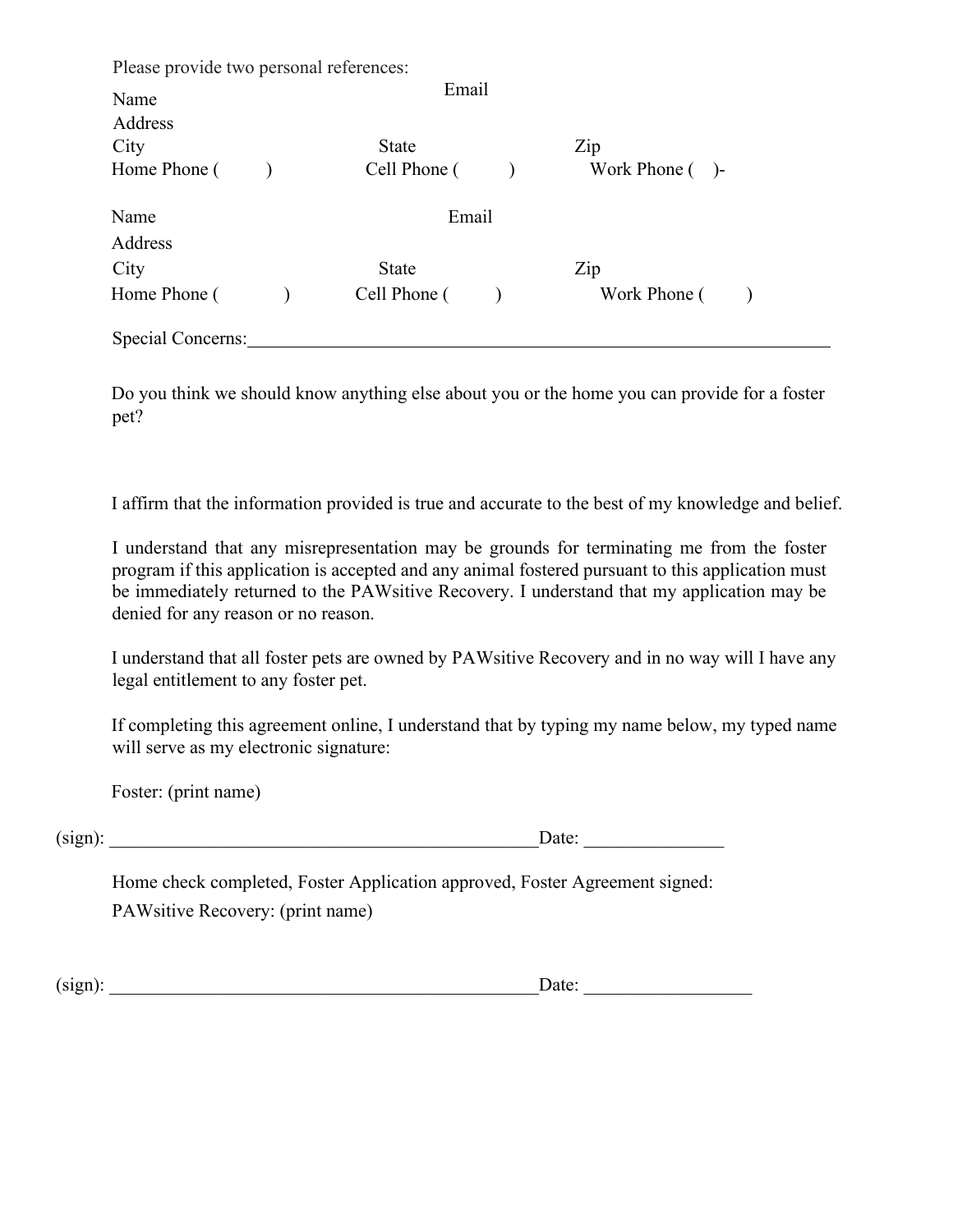

**FOSTER Coordinator:**  Serena Saunders **4905 South Quintero Circle Aurora , CO 80015 Phone**: 303-857-6789 **Email**: [Foster@souldog.org](mailto:Foster@souldog.org)  **Website**: [www.Souldog.org](http://www.souldog.org/)

# **Foster Agreement**

PAWsitive Recovery, LLC. (hereinafter referred to as ''PAWsitive Recovery") first and foremost concern is for each and every animal's wellbeing. We must insure every animal's individual needs are met and will take action at our discretion to ensure its foster home meets his/her needs. We understand that every animal is different and so are their individual needs. We need your help in communicating any behavioral problems, changes or concerns etc.

The parties agree that the foster shall abide by the following terms and conditions (PLEASE INITIAL

EACH PARAGRAPH OR IF COMPLETING ONLINE CHECK EACH BOX):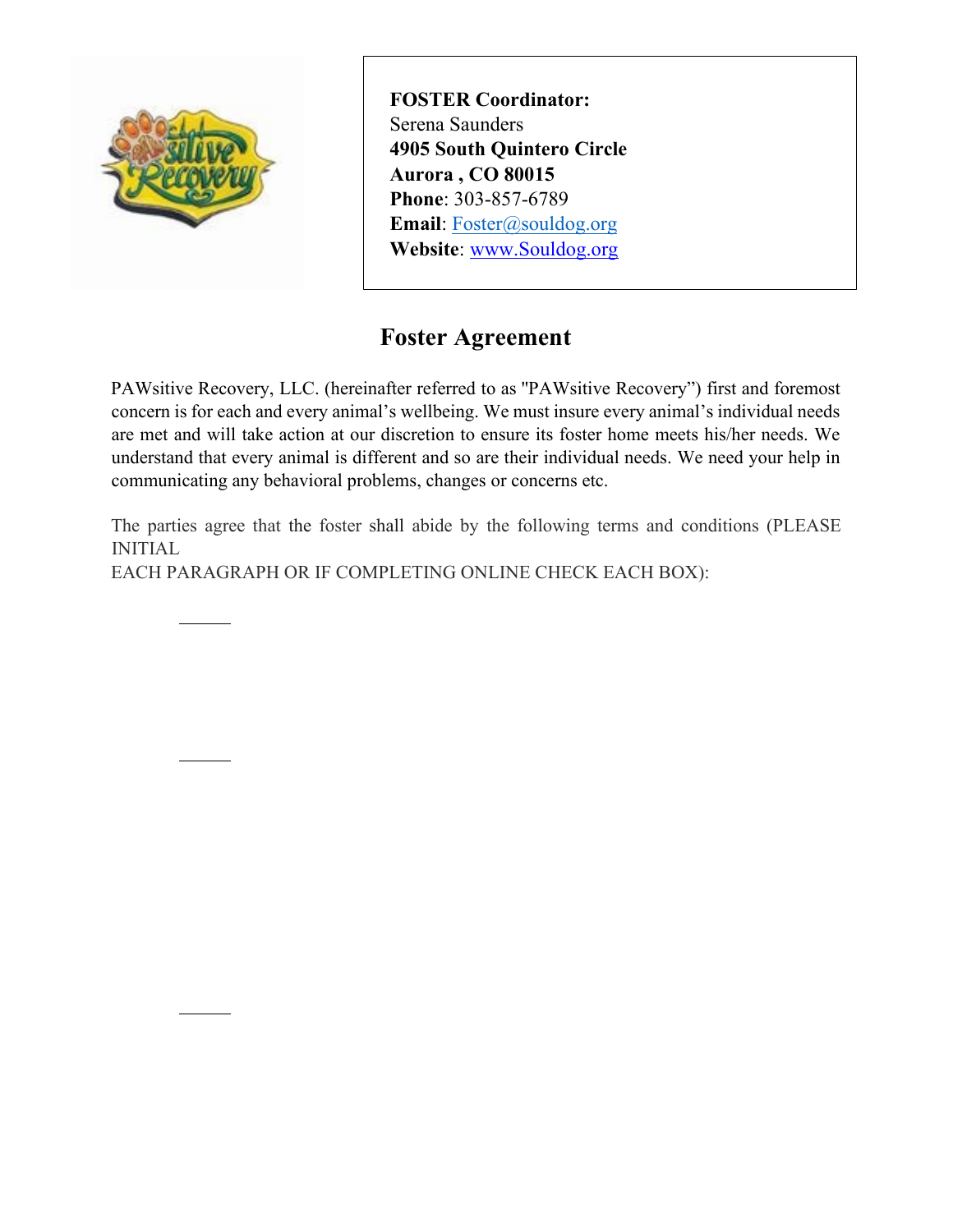$\overline{\phantom{a}}$  $\sim$  $\overline{\phantom{0}}$  $\overline{\phantom{a}}$  $\frac{1}{\sqrt{2}}$  $\overline{\phantom{0}}$  $\frac{1}{2}$  $\frac{1}{\sqrt{2\pi}}\int_{0}^{\pi}\frac{1}{\sqrt{2\pi}}\left( \frac{1}{\sqrt{2\pi}}\right) \frac{d\mu}{d\mu}d\mu d\nu$  $\overline{\phantom{0}}$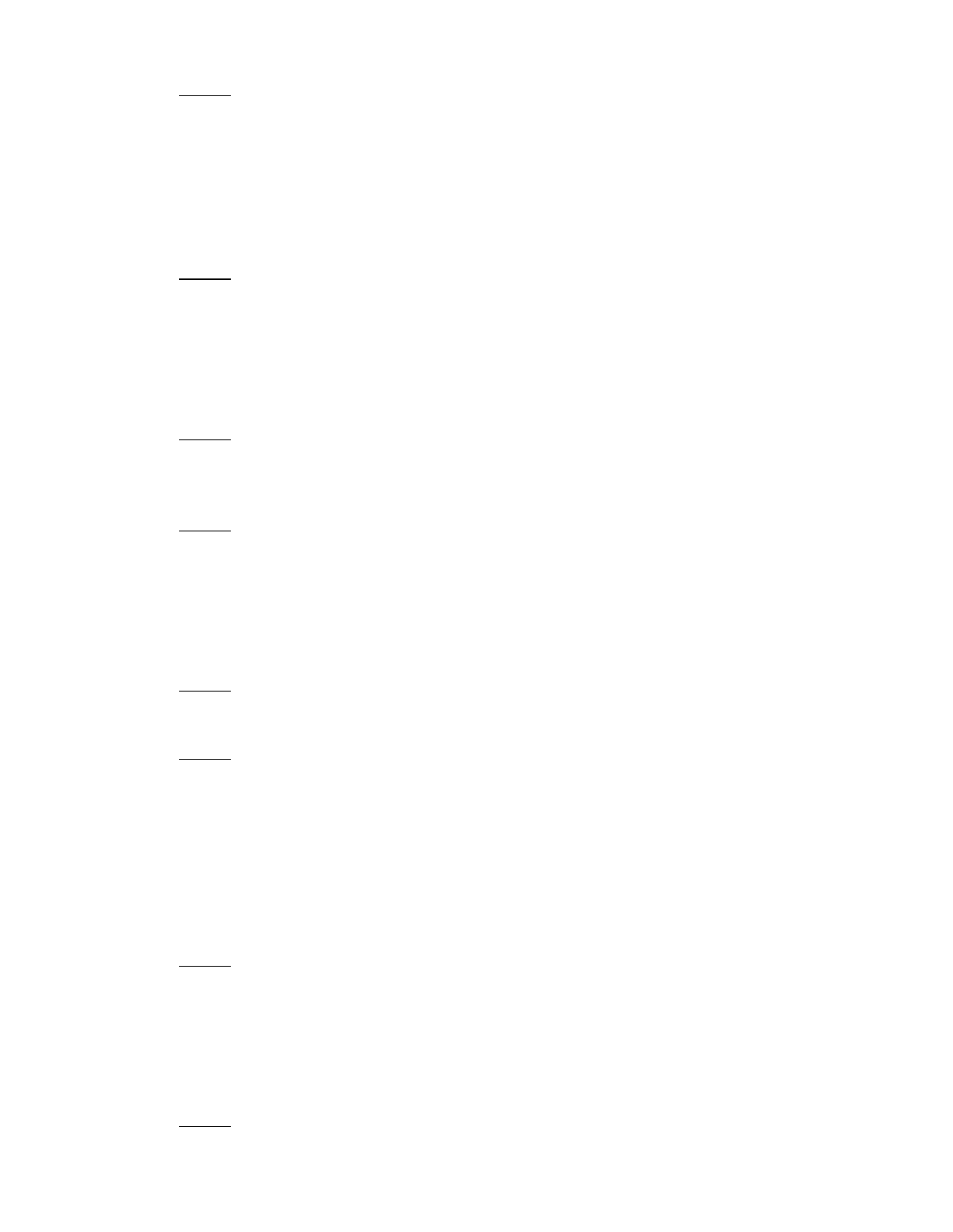4  $\frac{1}{\sqrt{1-\frac{1}{2}}\left(1-\frac{1}{2}\right)}$  $\overline{\phantom{a}}$  $\frac{1}{\sqrt{2}}$  $\frac{1}{2} \left( \frac{1}{2} \right) \left( \frac{1}{2} \right) \left( \frac{1}{2} \right) \left( \frac{1}{2} \right) \left( \frac{1}{2} \right) \left( \frac{1}{2} \right) \left( \frac{1}{2} \right) \left( \frac{1}{2} \right) \left( \frac{1}{2} \right) \left( \frac{1}{2} \right) \left( \frac{1}{2} \right) \left( \frac{1}{2} \right) \left( \frac{1}{2} \right) \left( \frac{1}{2} \right) \left( \frac{1}{2} \right) \left( \frac{1}{2} \right) \left( \frac$  $\frac{1}{\sqrt{1-\frac{1}{2}}}\left( \frac{1}{\sqrt{1-\frac{1}{2}}}\right) ^{2}$  $\frac{1}{\sqrt{2\pi}}\left( \frac{1}{\sqrt{2\pi}}\right) \left( \frac{1}{\sqrt{2\pi}}\right) \left( \frac{1}{\sqrt{2\pi}}\right) \left( \frac{1}{\sqrt{2\pi}}\right) \left( \frac{1}{\sqrt{2\pi}}\right) \left( \frac{1}{\sqrt{2\pi}}\right) \left( \frac{1}{\sqrt{2\pi}}\right) \left( \frac{1}{\sqrt{2\pi}}\right) \left( \frac{1}{\sqrt{2\pi}}\right) \left( \frac{1}{\sqrt{2\pi}}\right) \left( \frac{1}{\sqrt{2\pi}}\right) \left( \frac{1}{\sqrt$  $\frac{1}{2}$  $\overline{\phantom{0}}$  $\overline{\phantom{a}}$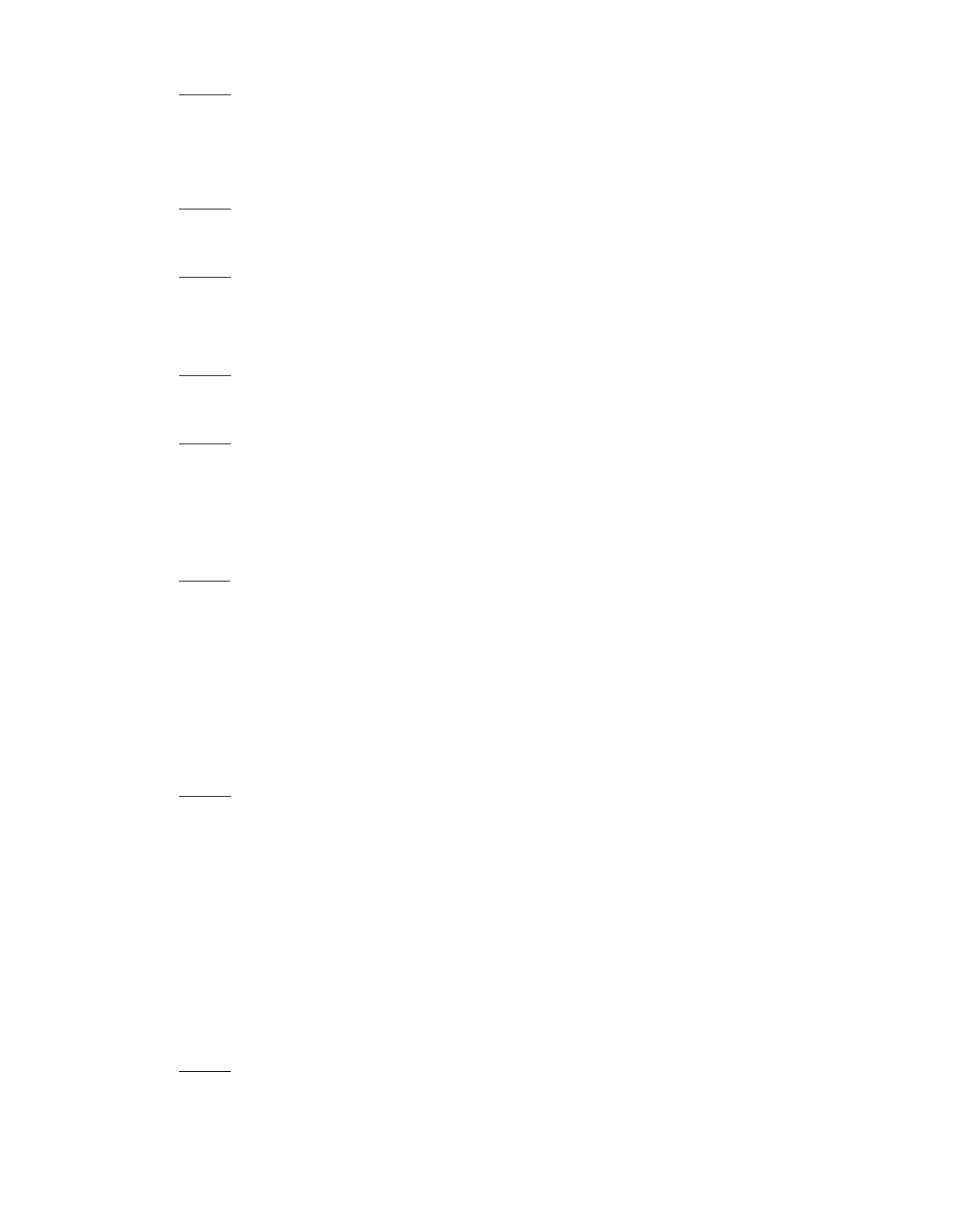<sup>28.</sup> I agree Pet will be transported inside a carrier/crate and will not be allowed loose in a vehicle. Pet will not be transported in the back of an open truck.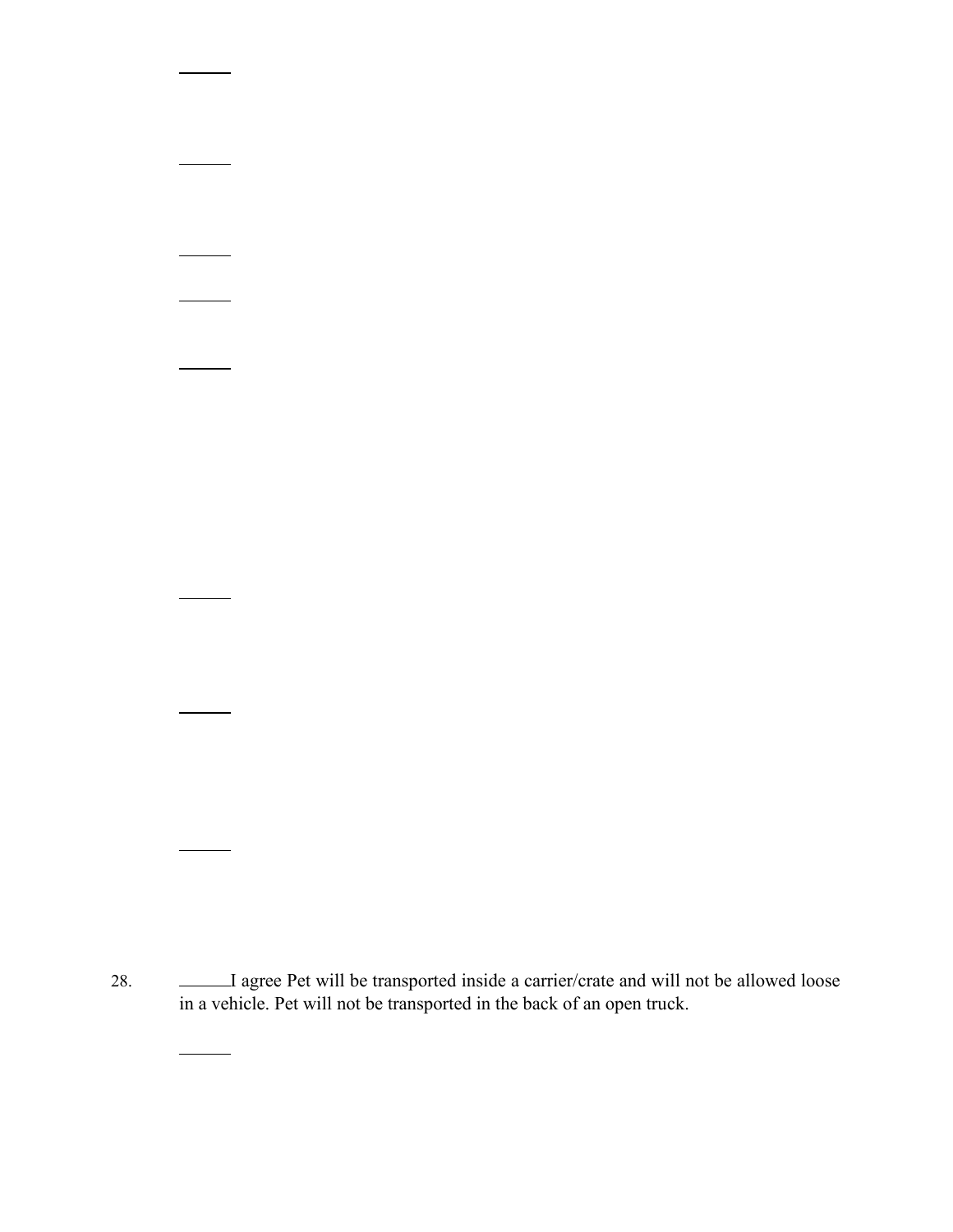30. I agree Pet will not be crated for more than 3-4 hours at a time, except while sleeping overnight, if needed. Crating will not be used as punishment for Pet. The crate must be large enough for Pet to stand up, turn around and lay comfortably on his/her side.

33. If Pet requires behavioral training, Foster will accommodate PAWSitive Recovery in scheduling and coordinating training sessions.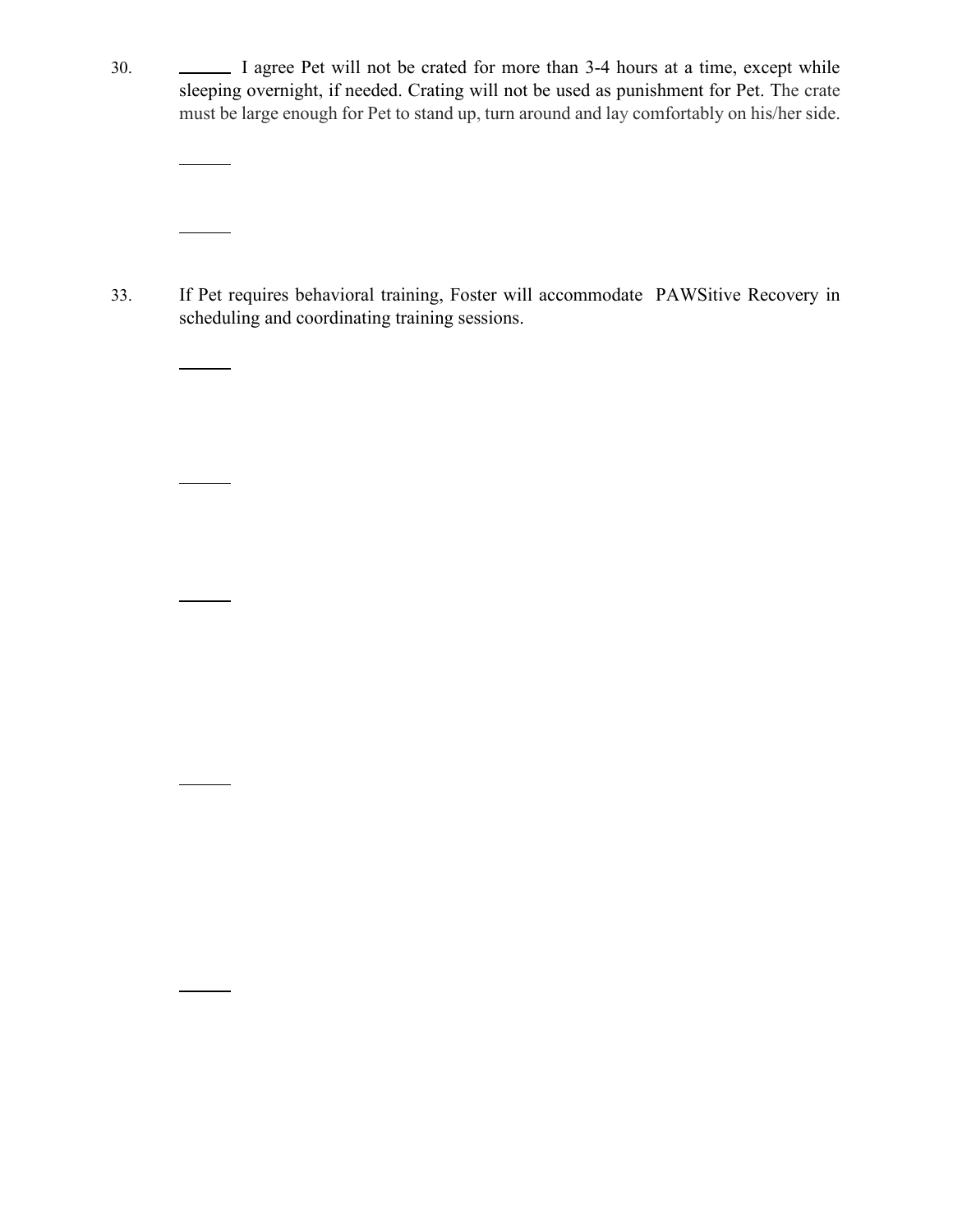39. I agree that PAWsitive Recovery shall not be responsible for any bodily injuries or property damage and/or damage to other animals caused by Pet or by the actions of Foster. I hereby specifically assumes sole responsibility for, and agrees to indemnify and hold PAWsitive Recovery harmless from any and all loss and expenses (including legal fees) by reason of liability imposed by law upon the PAWsitive Recovery or any of its officers, directors, members, employees, representatives, agents, or assigns because of bodily injuries or death to any person or persons including Foster or those in Foster's household, or any damage to property and/or animals arising out of or in consequence of the placement of Pet howsoever such injuries, death or damage to property and/or animals may be caused, whether or not the same may have been caused, or may be alleged to have been accused, by negligence of the aforementioned parties or any of their directors, members, employees, representatives, agents, or assigns or any other person.

 If completing this agreement online, I understand that by typing my name below, I am entering into a binding contract and that my typed name will serve as my electronic signature:

| Foster: (print name)<br>(sign):                             | Date: |
|-------------------------------------------------------------|-------|
| PAW sitive Recovery Representative: (print name)<br>(sign): | Date: |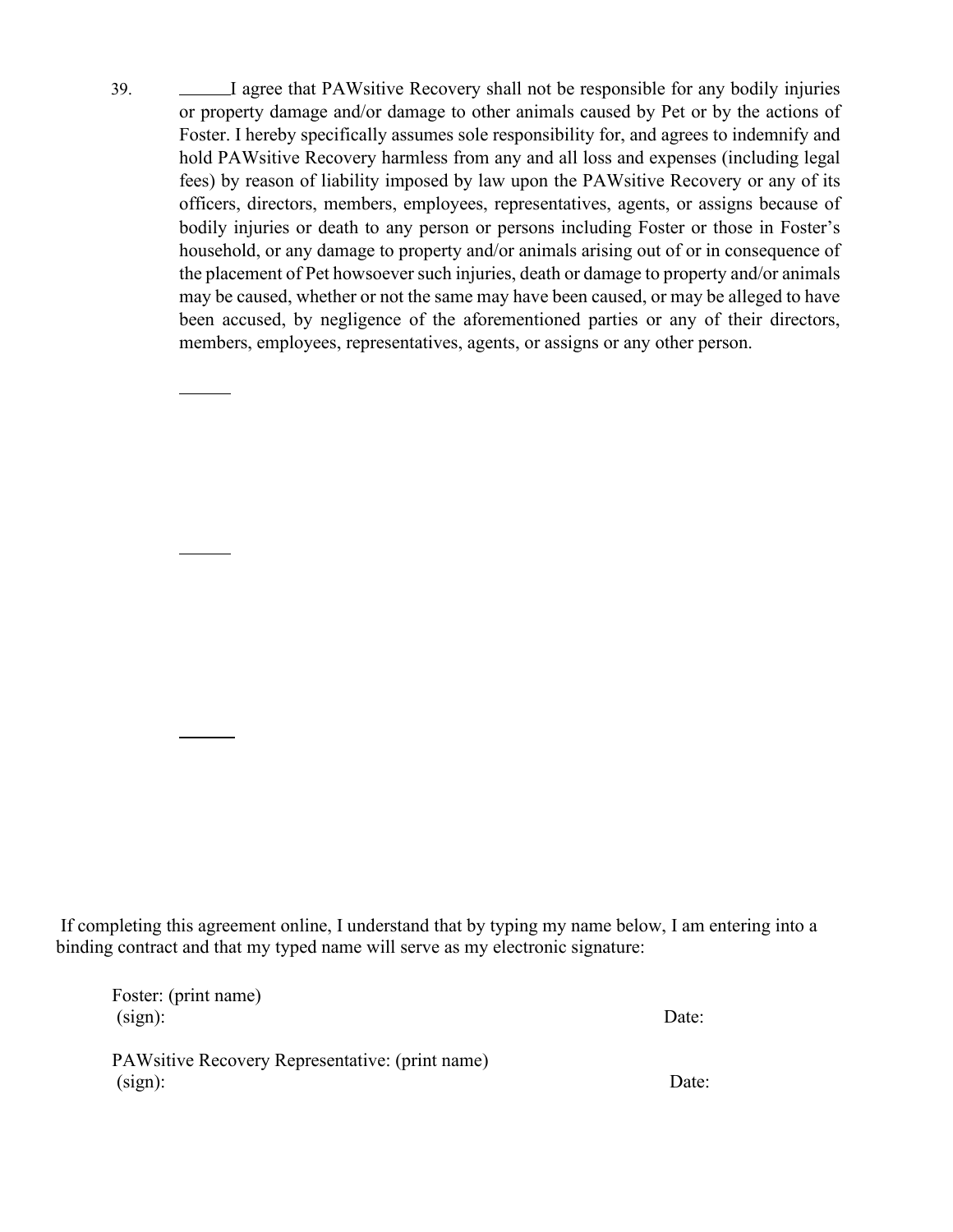

**FOSTER Coordinator:** Serena Saunders **4905 South Quintero Circle Aurora , CO 80015 Phone**: 303-857-6789 **Email**: **Foster***(a)* souldog.org **Website**: [www.Souldog.org](http://www.souldog.org/)

### **FOSTER HOME INSPECTION FORM**

| Address: <u>January Maria and Santa Carlo and Santa Carlo and Santa Carlo and Santa Carlo and Santa Carlo and Santa Carlo and Santa Carlo and Santa Carlo and Santa Carlo and Santa Carlo and Santa Carlo and Santa Carlo and Sa</u> |                                                                                                                                                                                                                                     |
|--------------------------------------------------------------------------------------------------------------------------------------------------------------------------------------------------------------------------------------|-------------------------------------------------------------------------------------------------------------------------------------------------------------------------------------------------------------------------------------|
|                                                                                                                                                                                                                                      | Work phone: Email: Email:                                                                                                                                                                                                           |
|                                                                                                                                                                                                                                      |                                                                                                                                                                                                                                     |
| Number and species of pet animals that permanently reside in home:                                                                                                                                                                   |                                                                                                                                                                                                                                     |
| canine feline                                                                                                                                                                                                                        |                                                                                                                                                                                                                                     |
| <b>House and Yard</b>                                                                                                                                                                                                                |                                                                                                                                                                                                                                     |
| Type of residence:                                                                                                                                                                                                                   | Rent or own:                                                                                                                                                                                                                        |
| If renting, name of landlord:                                                                                                                                                                                                        | Phone number:                                                                                                                                                                                                                       |
| Type of heating and cooling:                                                                                                                                                                                                         |                                                                                                                                                                                                                                     |
| Overall cleanliness of home:                                                                                                                                                                                                         |                                                                                                                                                                                                                                     |
| Condition of yard:                                                                                                                                                                                                                   |                                                                                                                                                                                                                                     |
|                                                                                                                                                                                                                                      | Type and height of fence: Is the fence sturdy and secure: Is the fence sturdy and secure:                                                                                                                                           |
| Is the yard adequate size for dogs:                                                                                                                                                                                                  |                                                                                                                                                                                                                                     |
|                                                                                                                                                                                                                                      | If no yard or inadequate size, does the foster family agree to walk the dog daily: Yes<br>No                                                                                                                                        |
| <b>Family and Pets</b>                                                                                                                                                                                                               |                                                                                                                                                                                                                                     |
| Are all family members in agreement to foster: Yes No                                                                                                                                                                                |                                                                                                                                                                                                                                     |
| Children residing in home? Yes No                                                                                                                                                                                                    |                                                                                                                                                                                                                                     |
| Is there adequate supervision of children around pets: Yes No<br>Are the pets in the home good with other pets: Yes No                                                                                                               |                                                                                                                                                                                                                                     |
|                                                                                                                                                                                                                                      | Are the resident pets spayed/neutered and current on their vaccinations (Cats: Rabies, distemper combo, Dogs:                                                                                                                       |
|                                                                                                                                                                                                                                      | Rabies, Dhpp and Bordatella): Yes No Do the pets in the home have any health conditions: Yes No                                                                                                                                     |
| Do the pets appear clean and well taken care of: Yes No                                                                                                                                                                              |                                                                                                                                                                                                                                     |
|                                                                                                                                                                                                                                      | Condition of food and water bowls: North Management of the state of the state of the state of the state of the state of the state of the state of the state of the state of the state of the state of the state of the state o      |
|                                                                                                                                                                                                                                      | General Comments: <u>Comments:</u> Comments: Comments: Comments: Comments: Comments: Comments: Comments: Comments: Comments: Comments: Comments: Comments: Comments: Comments: Comments: Comments: Comments: Comments: Comments: Co |
| Inspection Completed By (print name)                                                                                                                                                                                                 |                                                                                                                                                                                                                                     |
|                                                                                                                                                                                                                                      | (sign):                                                                                                                                                                                                                             |

 $(sign):$